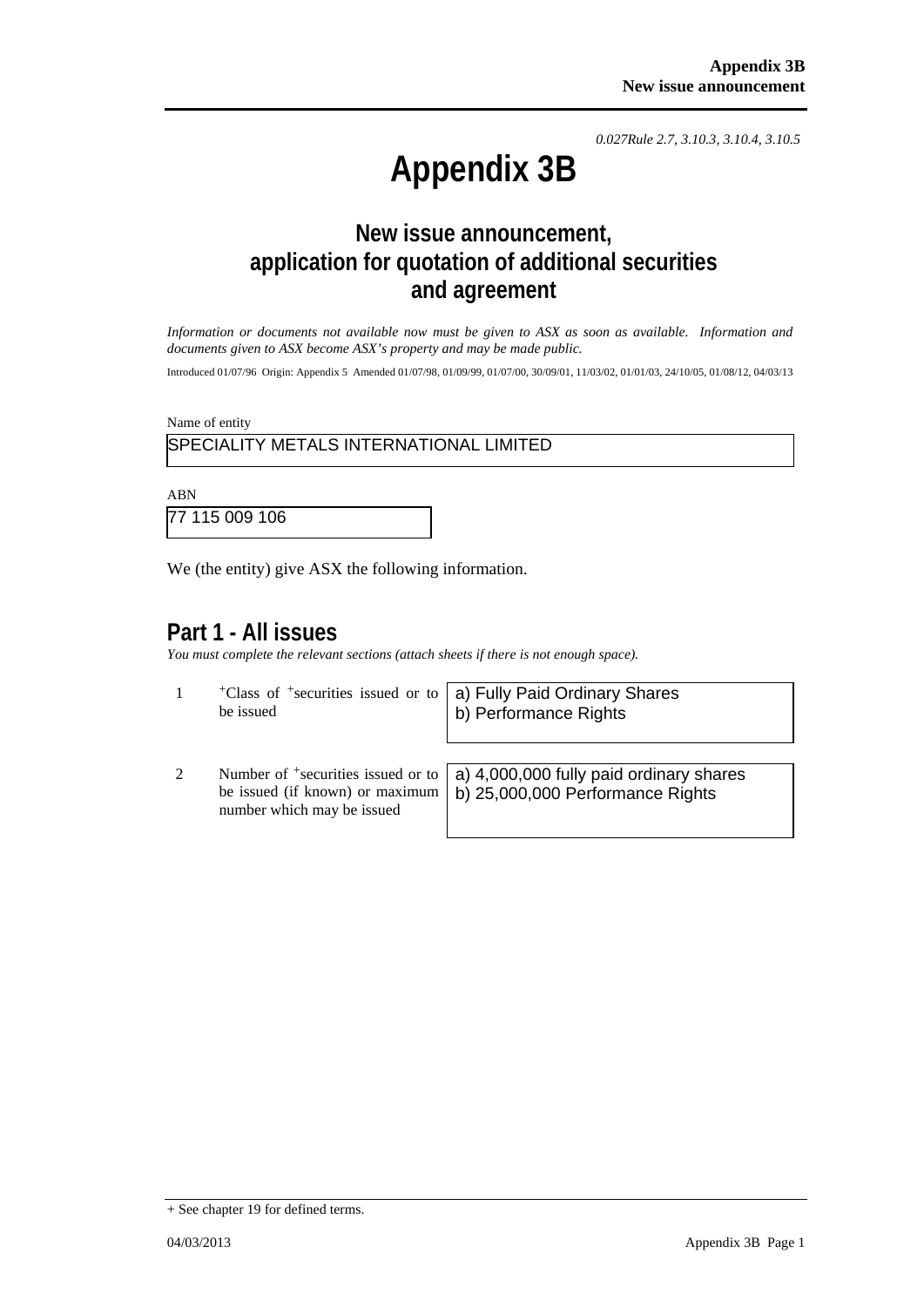3 Principal terms of the +securities (e.g. if options, exercise price and expiry date; if partly paid +securities, the amount outstanding and due dates for payment; if +convertible securities, the conversion price and dates for conversion)

a) Same as Fully Paid Ordinary Shares already on issue.

b) Performance rights are issued to directors in accordance with the terms and conditions approved by shareholders at the general meeting held on 22 June 2018. On vesting, one Performance Right is converted into one fully paid ordinary share in the Company. Vesting is subject to vesting conditions set out in the Notice of General Meeting held on 22 June 2018 and expire on 22 June 2020.

<sup>+</sup> See chapter 19 for defined terms.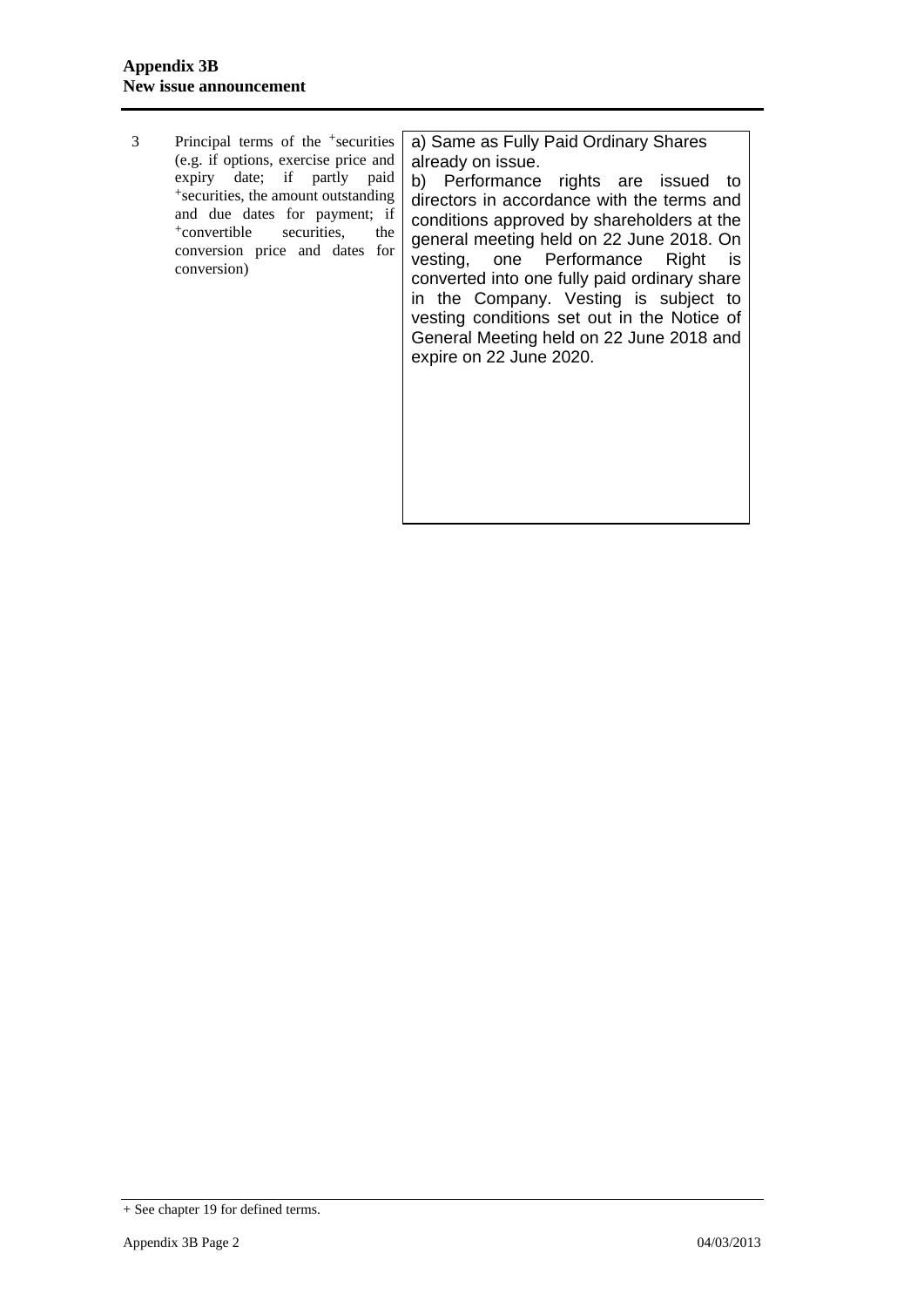| 4  | Do the <sup>+</sup> securities rank equally in<br>all respects from the <sup>+</sup> issue date<br>with an existing <sup>+</sup> class of quoted<br>+securities?<br>If the additional <sup>+</sup> securities do not<br>rank equally, please state:<br>the date from which they do<br>which they<br>the<br>extent<br>to<br>$\bullet$<br>participate<br>for<br>the<br>next<br>dividend, (in the case of a trust,<br>distribution)<br>interest<br><b>or</b><br>payment<br>the extent to which they do not<br>$\bullet$<br>rank equally, other than in<br>relation to the next dividend,<br>distribution or interest payment | a) Yes, the Shares will rank equally in all<br>respects from the date of issue with the<br>existing quoted ordinary fully paid shares of<br>the Company.<br>b) No - not quoted                                                                                                                                                                                                                                                             |
|----|---------------------------------------------------------------------------------------------------------------------------------------------------------------------------------------------------------------------------------------------------------------------------------------------------------------------------------------------------------------------------------------------------------------------------------------------------------------------------------------------------------------------------------------------------------------------------------------------------------------------------|--------------------------------------------------------------------------------------------------------------------------------------------------------------------------------------------------------------------------------------------------------------------------------------------------------------------------------------------------------------------------------------------------------------------------------------------|
| 5  | Issue price or consideration                                                                                                                                                                                                                                                                                                                                                                                                                                                                                                                                                                                              | a) Issue price of \$0.025 (\$100,000)<br>b) Nil consideration, valued at \$330,000                                                                                                                                                                                                                                                                                                                                                         |
| 6  | Purpose of the issue<br>(If issued as consideration for the<br>acquisition<br>of<br>clearly<br>assets,<br>identify those assets)                                                                                                                                                                                                                                                                                                                                                                                                                                                                                          | a) Issue of 4,000,000 shares to a Director<br>approved by shareholders at the general<br>meeting held on 22 June 2018 and<br>pursuant to the placement to institutional<br>and sophisticated investors announced on<br>31 January 2018.<br>b) Performance rights are issued as a cost<br>effective way to remunerate directors as<br>opposed to cash consideration as well as to<br>align the interests of directors with<br>shareholders. |
| 6a | Is the entity an <sup>+</sup> eligible entity that<br>obtained<br>security<br>holder<br>has<br>approval under rule 7.1A?<br>If Yes, complete sections $6b - 6h$<br>in relation to the $+$ securities the<br>subject of this Appendix 3B, and                                                                                                                                                                                                                                                                                                                                                                              | Yes                                                                                                                                                                                                                                                                                                                                                                                                                                        |
|    | comply with section 6i                                                                                                                                                                                                                                                                                                                                                                                                                                                                                                                                                                                                    |                                                                                                                                                                                                                                                                                                                                                                                                                                            |
| 6b | date<br>the security holder<br>The <sub>1</sub><br>resolution under rule 7.1A was<br>passed                                                                                                                                                                                                                                                                                                                                                                                                                                                                                                                               | 29 November 2017                                                                                                                                                                                                                                                                                                                                                                                                                           |
| 6c | Number of $+$ securities<br>issued<br>without security holder approval<br>under rule 7.1                                                                                                                                                                                                                                                                                                                                                                                                                                                                                                                                  | Nil                                                                                                                                                                                                                                                                                                                                                                                                                                        |
| 6d | Number of <sup>+</sup> securities issued with<br>security holder approval under rule<br>7.1A                                                                                                                                                                                                                                                                                                                                                                                                                                                                                                                              | Nil                                                                                                                                                                                                                                                                                                                                                                                                                                        |

<sup>+</sup> See chapter 19 for defined terms.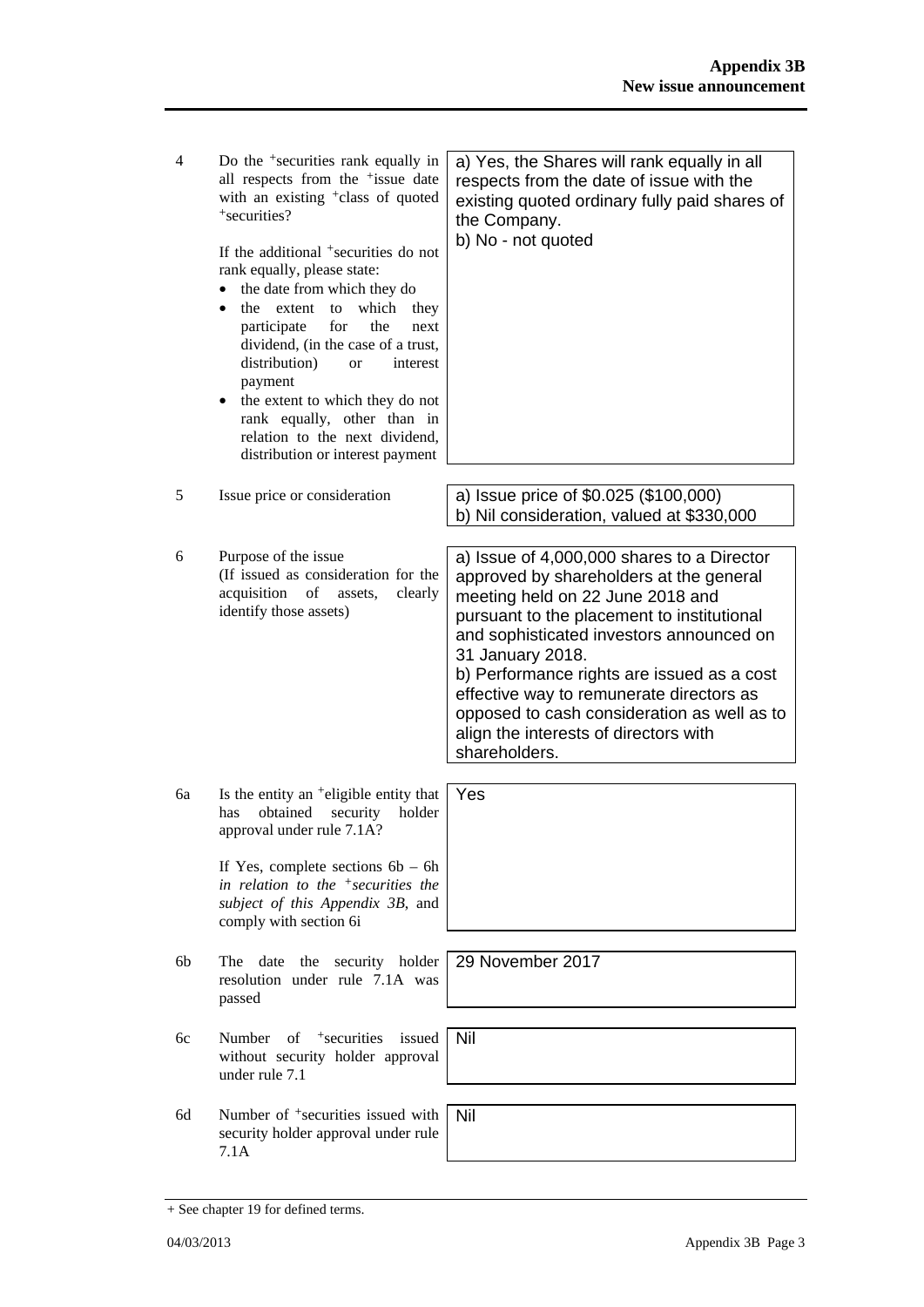| бe | Number of <sup>+</sup> securities issued with<br>security holder approval under rule<br>7.3, or another specific security<br>holder approval (specify date of<br>meeting)                                                                                                           | Nil                                                                         |                                                                   |
|----|-------------------------------------------------------------------------------------------------------------------------------------------------------------------------------------------------------------------------------------------------------------------------------------|-----------------------------------------------------------------------------|-------------------------------------------------------------------|
| 6f | Number of <sup>+</sup> securities issued under<br>an exception in rule 7.2                                                                                                                                                                                                          | a) 4,000,000 fully paid ordinary shares<br>b) 25,000,000 Performance Rights |                                                                   |
| 6g | If <sup>+</sup> securities issued under rule<br>7.1A, was issue price at least 75%<br>of 15 day VWAP as calculated<br>under rule 7.1A.3?<br>Include the<br><sup>+</sup> issue date and both values.<br>Include the source of the VWAP<br>calculation.                               | N/A                                                                         |                                                                   |
| 6h | If $\pm$ securities were issued under<br>rule<br>7.1A<br>for<br>non-cash<br>consideration, state date on which<br>valuation of consideration was<br>released<br>ASX.<br>Market<br>to<br>Announcements                                                                               | N/A                                                                         |                                                                   |
| 6i | Calculate the entity's remaining<br>issue capacity under rule 7.1 and<br>rule 7.1A – complete Annexure 1<br>and release to ASX Market<br>Announcements                                                                                                                              | Capacity under 7.1 is 83,231,463<br>Capacity under 7.1A is 55,487,642       |                                                                   |
| 7  | <sup>+</sup> Issue dates                                                                                                                                                                                                                                                            | 22 June 2018                                                                |                                                                   |
|    | Note: The issue date may be prescribed by ASX<br>(refer to the definition of issue date in rule 19.12).<br>For example, the issue date for a pro rata<br>entitlement issue must comply with the applicable<br>timetable in Appendix 7A.<br>Cross reference: item 33 of Appendix 3B. |                                                                             |                                                                   |
|    |                                                                                                                                                                                                                                                                                     |                                                                             |                                                                   |
| 8  | Number<br>and <sup>+</sup> class of<br>all<br>quoted on<br><sup>+</sup> securities<br>$\overline{ASX}$<br>the<br>+securities<br><i>(including</i><br>in<br>section 2 if applicable)                                                                                                 | Number<br>554,876,418 (SEI)                                                 | <sup>+</sup> Class<br><b>Ordinary Fully Paid</b><br><b>Shares</b> |
|    |                                                                                                                                                                                                                                                                                     |                                                                             |                                                                   |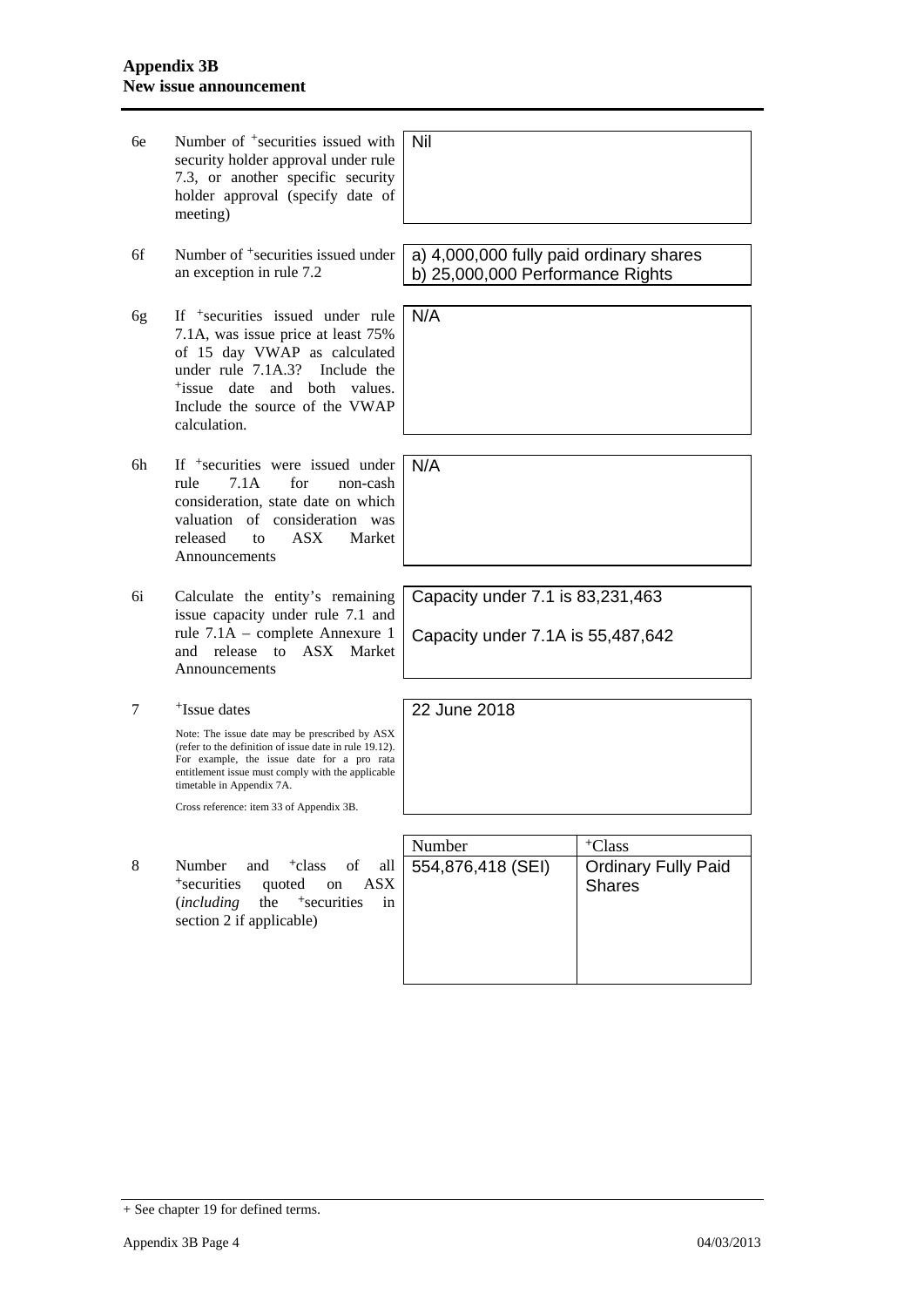|                                                       | Number | <sup>+</sup> Class |
|-------------------------------------------------------|--------|--------------------|
| Number and <sup>+</sup> class of all 25,000,000 Perfo |        |                    |
| *securities not quoted on ASX                         |        | on 22              |
| $(including$ the <sup>+</sup> securities in           |        | subje              |
| section 2 if applicable)                              |        |                    |
|                                                       |        |                    |

| Number     | <sup>+</sup> Class                                                                            |
|------------|-----------------------------------------------------------------------------------------------|
| 25,000,000 | Performance rights, expiring<br>on 22 June 2020, conversion<br>subject to vesting conditions. |

| 10 |                                    | Dividend policy (in the case of a $\vert$ Full participation in any future dividends. |
|----|------------------------------------|---------------------------------------------------------------------------------------|
|    | trust, distribution policy) on the |                                                                                       |
|    | increased capital (interests)      |                                                                                       |

## **Part 2 - Pro rata issue**

| 11 | Is<br>security<br>holder<br>approval<br>required?                                                                                                                                                                               | N/A |
|----|---------------------------------------------------------------------------------------------------------------------------------------------------------------------------------------------------------------------------------|-----|
| 12 | Is the issue renounceable or non-<br>renounceable?                                                                                                                                                                              | N/A |
| 13 | Ratio in which the <sup>+</sup> securities will<br>be offered                                                                                                                                                                   | N/A |
| 14 | <sup>+</sup> Class of <sup>+</sup> securities to which the<br>offer relates                                                                                                                                                     | N/A |
| 15 | <sup>+</sup> Record<br>determine<br>date<br>to<br>entitlements                                                                                                                                                                  | N/A |
| 16 | Will holdings on different registers<br>(or subregisters) be aggregated for<br>calculating entitlements?                                                                                                                        | N/A |
| 17 | Policy for deciding entitlements in<br>relation to fractions                                                                                                                                                                    | N/A |
| 18 | Names of countries in which the<br>entity has security holders who will<br>not be sent new offer documents<br>Note: Security holders must be told how their<br>entitlements are to be dealt with.<br>Cross reference: rule 7.7. | N/A |
| 19 | Closing<br>of<br>date<br>for<br>receipt<br>acceptances or renunciations                                                                                                                                                         | N/A |
| 20 | Names of any underwriters                                                                                                                                                                                                       | N/A |

<sup>+</sup> See chapter 19 for defined terms.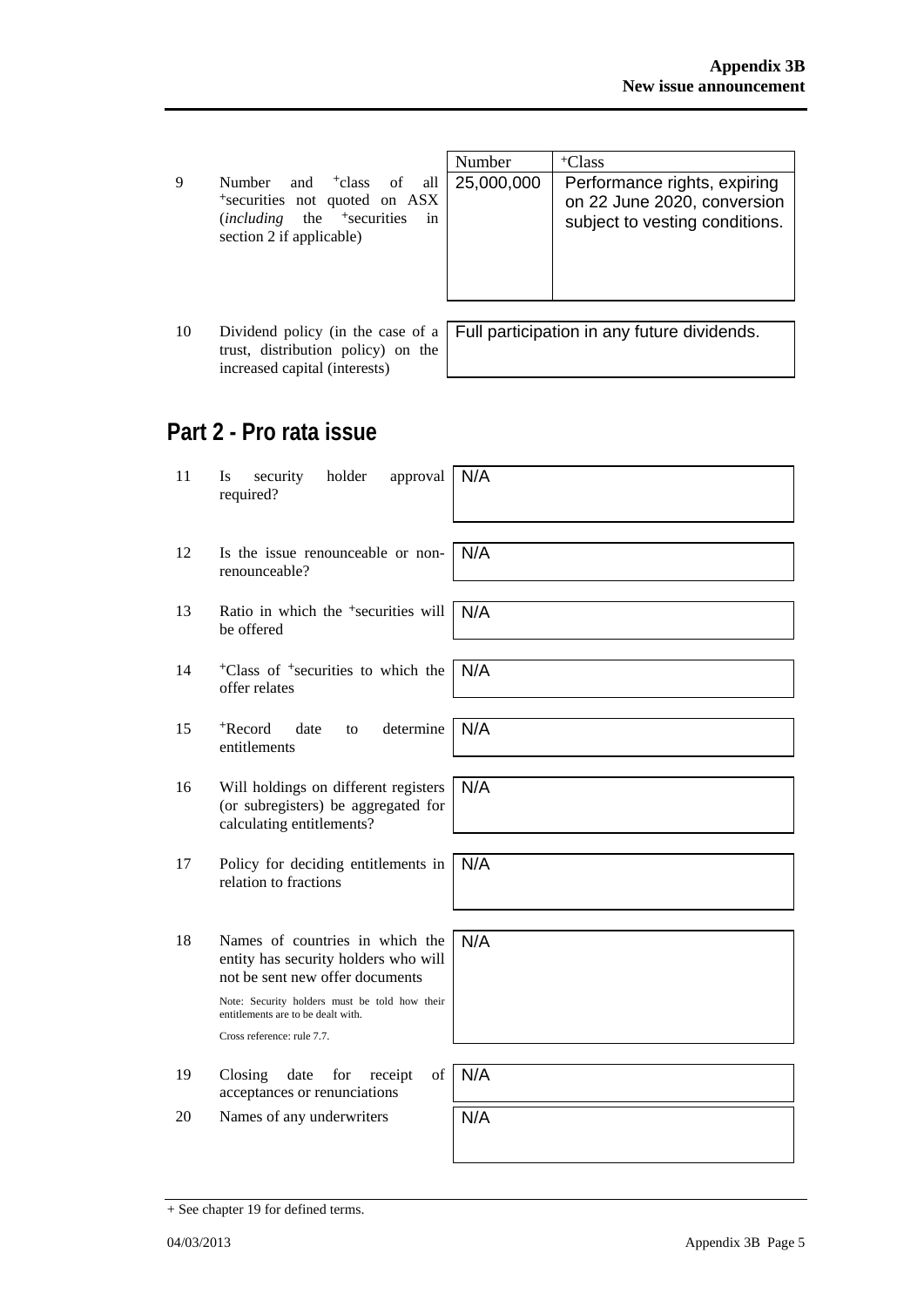#### **Appendix 3B New issue announcement**

| 21 | Amount of any underwriting fee or<br>commission                                                                                                                         | N/A |
|----|-------------------------------------------------------------------------------------------------------------------------------------------------------------------------|-----|
| 22 | Names of any brokers to the issue                                                                                                                                       | N/A |
| 23 | Fee or commission payable to the<br>broker to the issue                                                                                                                 | N/A |
| 24 | of any handling<br>fee<br>Amount<br>payable to brokers who lodge<br>acceptances or renunciations on<br>behalf of security holders                                       | N/A |
| 25 | If the issue is contingent on security<br>holders' approval, the date of the<br>meeting                                                                                 | N/A |
| 26 | Date entitlement and acceptance<br>form and offer documents will be<br>sent to persons entitled                                                                         | N/A |
| 27 | If the entity has issued options, and<br>the terms entitle option holders to<br>participate on exercise, the date on<br>which notices will be sent to option<br>holders | N/A |
| 28 | Date rights trading will begin (if<br>applicable)                                                                                                                       | N/A |
| 29 | Date rights trading will end (if<br>applicable)                                                                                                                         | N/A |
| 30 | How do security holders sell their<br>entitlements<br>in full<br>through<br>a<br>broker?                                                                                | N/A |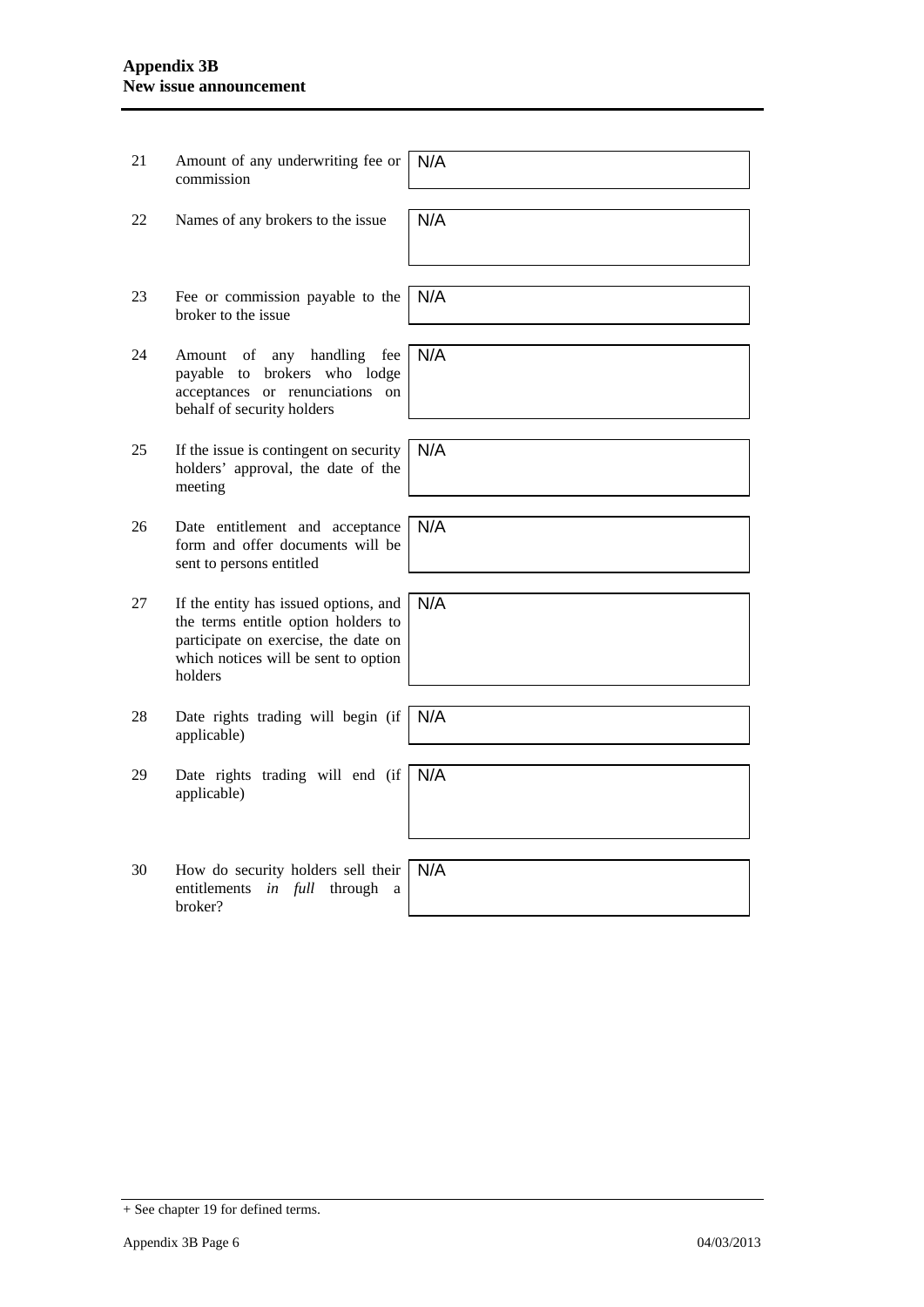- 31 How do security holders sell *part* of their entitlements through a broker and accept for the balance?
- 32 How do security holders dispose of their entitlements (except by sale through a broker)?

| N/A |  |  |  |
|-----|--|--|--|
|     |  |  |  |
|     |  |  |  |

N/A

33 +Issue date N/A

# **Part 3 - Quotation of securities**

*You need only complete this section if you are applying for quotation of securities* 

34 Type of +securities

(*tick one*)

| (a) |  | $\sqrt{\phantom{a}}$ + Securities described in Part 1 |
|-----|--|-------------------------------------------------------|
|-----|--|-------------------------------------------------------|

(b) All other + securities

Example: restricted securities at the end of the escrowed period, partly paid securities that become fully paid, employee incentive share securities when restriction ends, securities issued on expiry or conversion of convertible securities

## **Entities that have ticked box 34(a)**

#### **Additional securities forming a new class of securities**

|           |  |  |  | Tick to indicate you are providing the information or |  |
|-----------|--|--|--|-------------------------------------------------------|--|
| documents |  |  |  |                                                       |  |

| I<br>I<br>٠<br>٠<br>×<br>× |  |
|----------------------------|--|
|                            |  |

If the  $+$ securities are  $+$ equity securities, the names of the 20 largest holders of the additional <sup>+</sup>securities, and the number and percentage of additional <sup>+</sup>securities held by those holders

36 If the +securities are +equity securities, a distribution schedule of the additional <sup>+</sup>securities setting out the number of holders in the categories 1 - 1,000 1,001 - 5,000 5,001 - 10,000 10,001 - 100,000 100,001 and over

37 A copy of any trust deed for the additional +securities

<sup>+</sup> See chapter 19 for defined terms.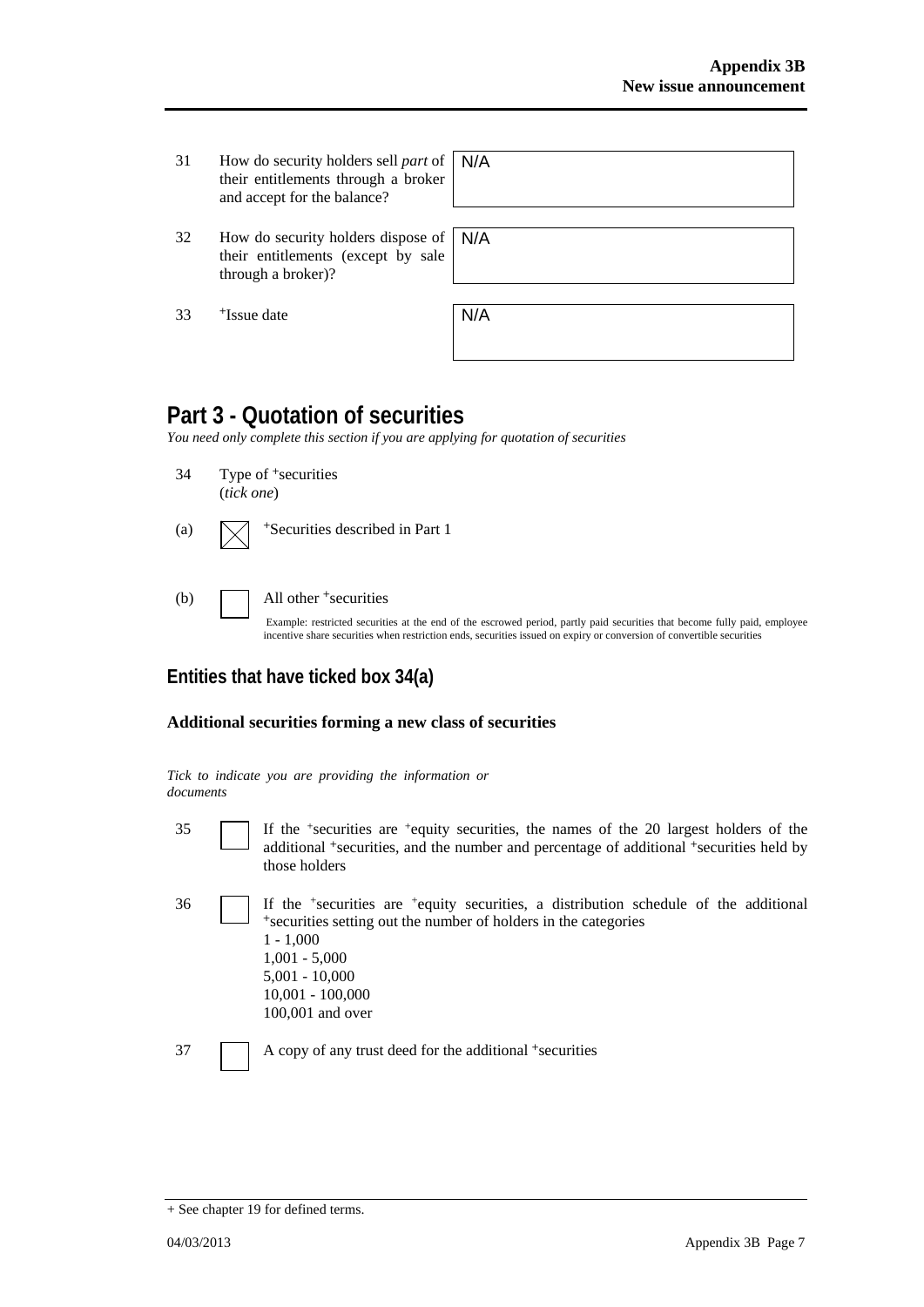### **Entities that have ticked box 34(b)**

- 38 Number of +securities for which <sup>+</sup>quotation is sought N/A
- 39 +Class of +securities for which quotation is sought N/A
- 40 Do the +securities rank equally in all respects from the +issue date with an existing <sup>+</sup>class of quoted <sup>+</sup>securities? N/A

If the additional +securities do not rank equally, please state:

- the date from which they do
- the extent to which they participate for the next dividend, (in the case of a trust, distribution) or interest payment
- the extent to which they do not rank equally, other than in relation to the next dividend, distribution or interest payment
- 41 Reason for request for quotation now N/A

Example: In the case of restricted securities, end of restriction period

(if issued upon conversion of another +security, clearly identify that other <sup>+</sup>security)



| Number<br>Number and <sup>+</sup> class of all <sup>+</sup> securities   N/A | <sup>+</sup> Class |
|------------------------------------------------------------------------------|--------------------|
|                                                                              |                    |

<sup>+</sup> See chapter 19 for defined terms.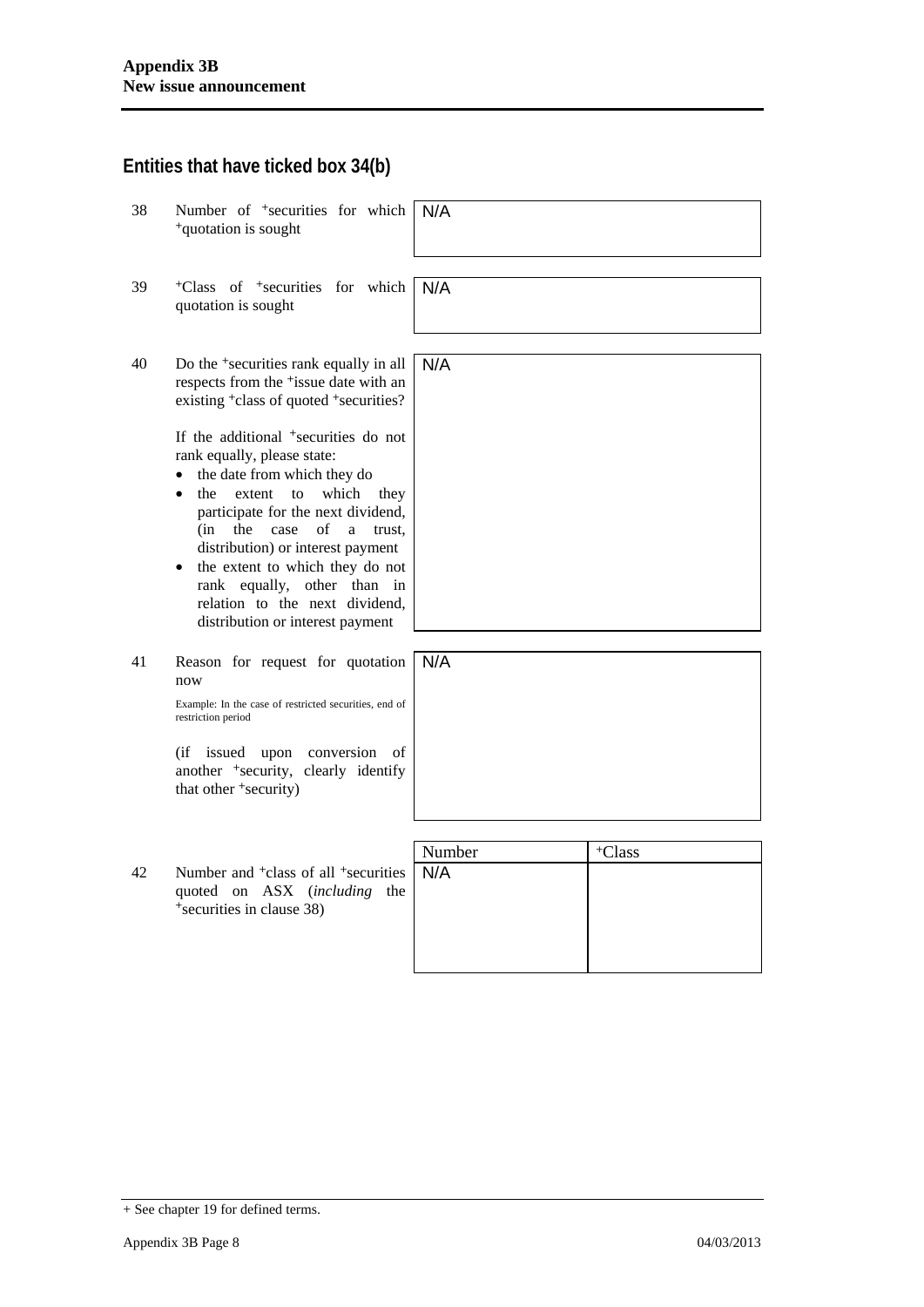#### **Quotation agreement**

- 1 +Quotation of our additional +securities is in ASX's absolute discretion. ASX may quote the +securities on any conditions it decides.
- 2 We warrant the following to ASX.
	- The issue of the +securities to be quoted complies with the law and is not for an illegal purpose.
	- There is no reason why those +securities should not be granted +quotation.
	- An offer of the <sup>+</sup>securities for sale within 12 months after their issue will not require disclosure under section 707(3) or section 1012C(6) of the Corporations Act.

Note: An entity may need to obtain appropriate warranties from subscribers for the securities in order to be able to give this warranty

- Section 724 or section 1016E of the Corporations Act does not apply to any applications received by us in relation to any +securities to be quoted and that no-one has any right to return any +securities to be quoted under sections 737, 738 or 1016F of the Corporations Act at the time that we request that the +securities be quoted.
- If we are a trust, we warrant that no person has the right to return the <sup>+</sup>securities to be quoted under section 1019B of the Corporations Act at the time that we request that the +securities be quoted.
- 3 We will indemnify ASX to the fullest extent permitted by law in respect of any claim, action or expense arising from or connected with any breach of the warranties in this agreement.
- 4 We give ASX the information and documents required by this form. If any information or document is not available now, we will give it to ASX before <sup>+</sup>quotation of the +securities begins. We acknowledge that ASX is relying on the information and documents. We warrant that they are (will be) true and complete.

== == == == ==

wid WClark

Sign here:  $\sqrt{ }$  Date: 22 June 2018

Company Secretary

Print name: David Clark

<sup>+</sup> See chapter 19 for defined terms.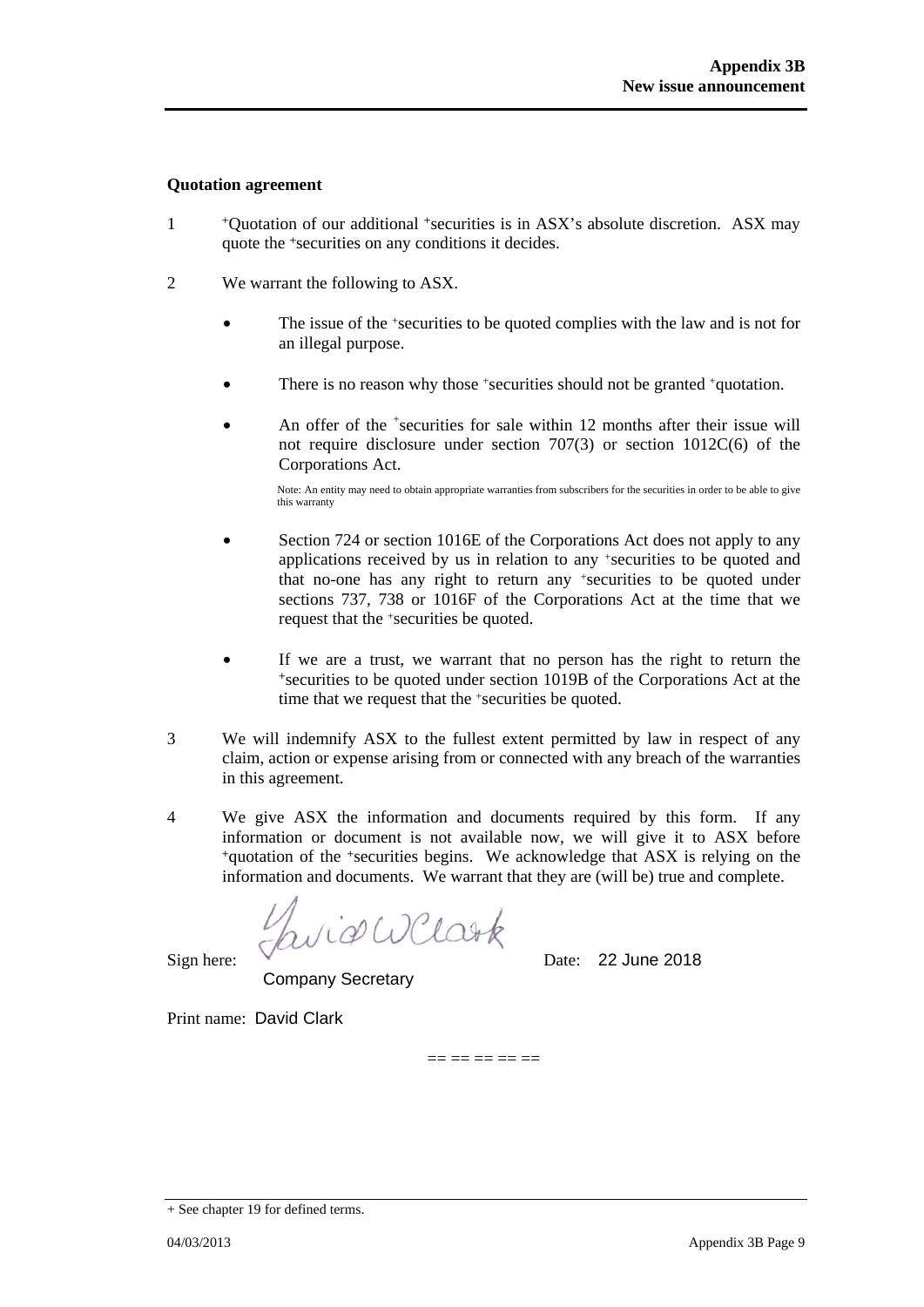# **Appendix 3B – Annexure 1**

# **Calculation of placement capacity under rule 7.1 and rule 7.1A for eligible entities**

Introduced 01/08/12 Amended 04/03/13

## **Part 1**

| Rule 7.1 – Issues exceeding 15% of capital                                                                                                                                                                                                                                                                             |                                                                                                                                                                       |  |
|------------------------------------------------------------------------------------------------------------------------------------------------------------------------------------------------------------------------------------------------------------------------------------------------------------------------|-----------------------------------------------------------------------------------------------------------------------------------------------------------------------|--|
| Step 1: Calculate "A", the base figure from which the placement<br>capacity is calculated                                                                                                                                                                                                                              |                                                                                                                                                                       |  |
| <b>Insert</b> number of fully paid <sup>+</sup> ordinary<br>securities on issue 12 months before the<br>*issue date or date of agreement to issue                                                                                                                                                                      | 482,876,418                                                                                                                                                           |  |
| Add the following:                                                                                                                                                                                                                                                                                                     | 72,000,000                                                                                                                                                            |  |
|                                                                                                                                                                                                                                                                                                                        | Made up of the following issues:                                                                                                                                      |  |
| Number of fully paid +ordinary securities<br>issued in that 12 month period under an<br>exception in rule 7.2                                                                                                                                                                                                          | 07.02.18 - Issue of 68,000,000 shares to<br>institutional and sophisticated investors and<br>approved by shareholders at the General<br>Meeting held on 22 June 2018. |  |
| Number of fully paid <sup>+</sup> ordinary securities<br>issued in that 12 month period with<br>shareholder approval                                                                                                                                                                                                   | 22.06.18 - Issue of 4,000,000 shares to a<br>Director and approved by shareholders at<br>the General Meeting held on 22 June 2018.                                    |  |
| Number of fully paid <sup>+</sup> ordinary securities<br>٠<br>issued in that 12 month period with<br>shareholder approval (continued from<br>previous page)                                                                                                                                                            |                                                                                                                                                                       |  |
| Number of partly paid +ordinary<br>$\bullet$<br>securities that became fully paid in that<br>12 month period                                                                                                                                                                                                           |                                                                                                                                                                       |  |
| Note:                                                                                                                                                                                                                                                                                                                  |                                                                                                                                                                       |  |
| Include only ordinary securities here -<br>other classes of equity securities cannot<br>be added<br>Include here (if applicable) the<br>securities the subject of the Appendix<br>3B to which this form is annexed<br>It may be useful to set out issues of<br>securities on different dates as separate<br>line items |                                                                                                                                                                       |  |
| Subtract the number of fully paid +ordinary<br>securities cancelled during that 12 month<br>period                                                                                                                                                                                                                     |                                                                                                                                                                       |  |
| "A"                                                                                                                                                                                                                                                                                                                    | 554,876,418                                                                                                                                                           |  |

<sup>+</sup> See chapter 19 for defined terms.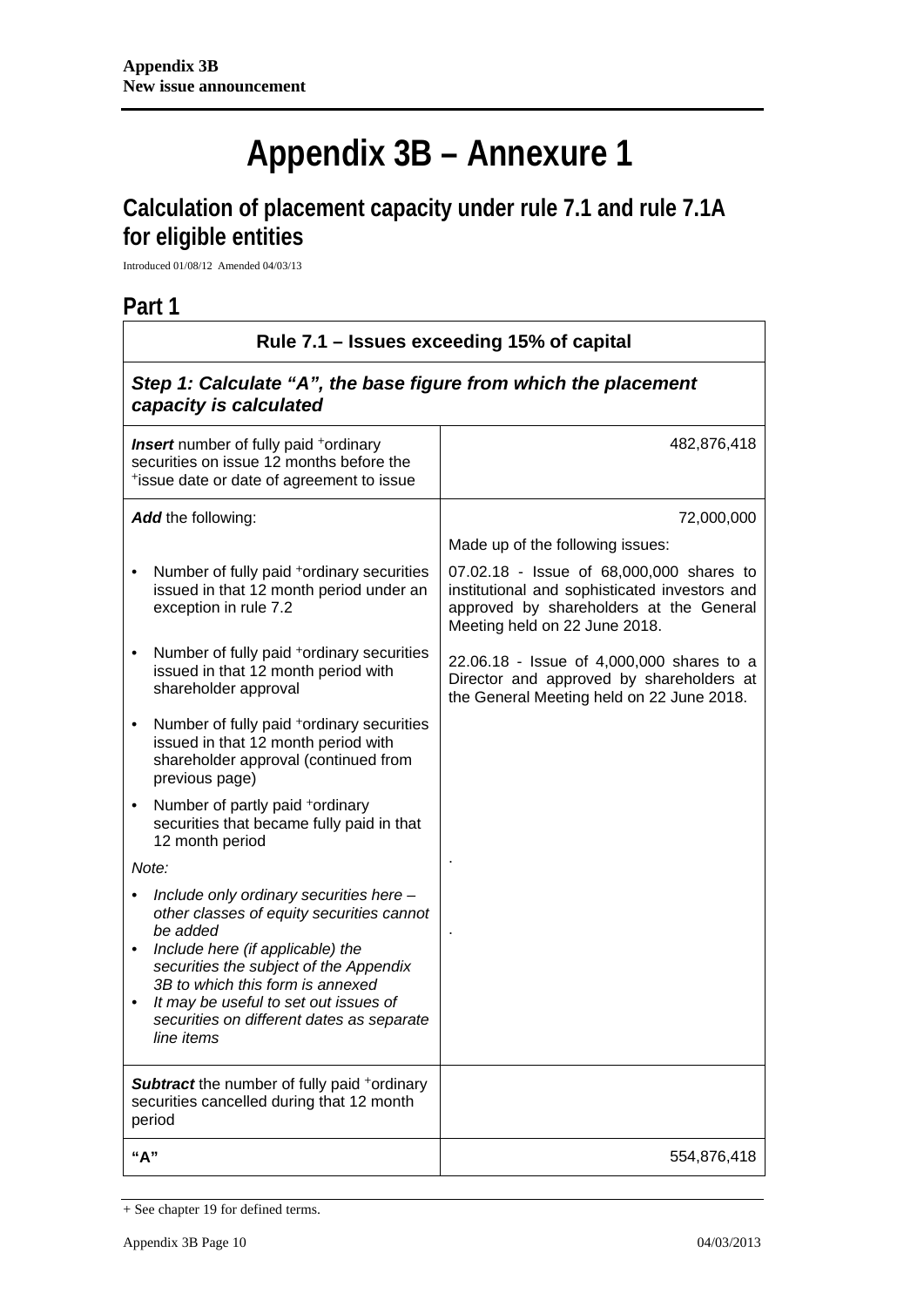| Step 2: Calculate 15% of "A"                                                                                                                                                                                                                                                                                                        |                                                                    |  |
|-------------------------------------------------------------------------------------------------------------------------------------------------------------------------------------------------------------------------------------------------------------------------------------------------------------------------------------|--------------------------------------------------------------------|--|
| "B"                                                                                                                                                                                                                                                                                                                                 | 0.15                                                               |  |
|                                                                                                                                                                                                                                                                                                                                     | [Note: this value cannot be changed]                               |  |
| <b>Multiply</b> "A" by 0.15                                                                                                                                                                                                                                                                                                         | 83,231,463                                                         |  |
| Step 3: Calculate "C", the amount of placement capacity under rule<br>7.1 that has already been used                                                                                                                                                                                                                                |                                                                    |  |
| <b>Insert</b> number of <sup>+</sup> equity securities issued<br>or agreed to be issued in that 12 month<br>period not counting those issued:                                                                                                                                                                                       | Nil                                                                |  |
| Under an exception in rule 7.2                                                                                                                                                                                                                                                                                                      |                                                                    |  |
| Under rule 7.1A                                                                                                                                                                                                                                                                                                                     |                                                                    |  |
| With security holder approval under rule<br>7.1 or rule 7.4                                                                                                                                                                                                                                                                         |                                                                    |  |
| Note:<br>This applies to equity securities, unless<br>specifically excluded - not just ordinary<br>securities<br>Include here (if applicable) the<br>securities the subject of the Appendix<br>3B to which this form is annexed<br>It may be useful to set out issues of<br>securities on different dates as separate<br>line items |                                                                    |  |
| "C"                                                                                                                                                                                                                                                                                                                                 | Nil                                                                |  |
| Step 4: Subtract "C" from ["A" x "B"] to calculate remaining<br>placement capacity under rule 7.1                                                                                                                                                                                                                                   |                                                                    |  |
| "A" x 0.15                                                                                                                                                                                                                                                                                                                          | 83,231,463                                                         |  |
| Note: number must be same as shown in<br>Step <sub>2</sub>                                                                                                                                                                                                                                                                          |                                                                    |  |
| Subtract "C"                                                                                                                                                                                                                                                                                                                        | Nil                                                                |  |
| Note: number must be same as shown in<br>Step 3                                                                                                                                                                                                                                                                                     |                                                                    |  |
| <b>Total</b> ["A" $\times$ 0.15] – "C"                                                                                                                                                                                                                                                                                              | 83,231,463                                                         |  |
|                                                                                                                                                                                                                                                                                                                                     | [Note: this is the remaining placement<br>capacity under rule 7.1] |  |

<sup>+</sup> See chapter 19 for defined terms.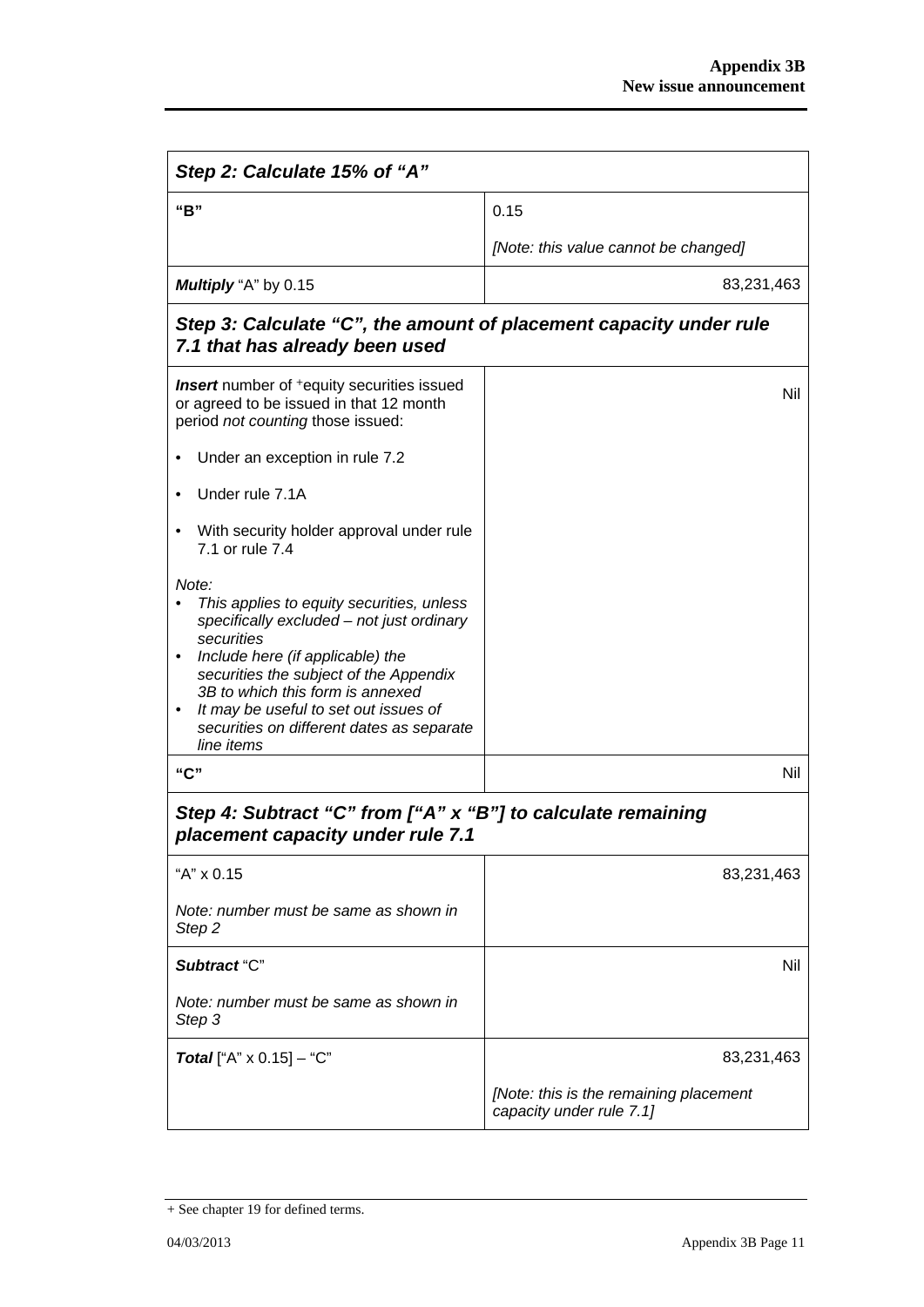# **Part 2**

| Rule 7.1A – Additional placement capacity for eligible entities                                                                                                                                                                                                                                                                                                                                                                                                                      |                                    |  |
|--------------------------------------------------------------------------------------------------------------------------------------------------------------------------------------------------------------------------------------------------------------------------------------------------------------------------------------------------------------------------------------------------------------------------------------------------------------------------------------|------------------------------------|--|
| Step 1: Calculate "A", the base figure from which the placement<br>capacity is calculated                                                                                                                                                                                                                                                                                                                                                                                            |                                    |  |
| "А"                                                                                                                                                                                                                                                                                                                                                                                                                                                                                  | 554,876,418                        |  |
| Note: number must be same as shown in<br>Step 1 of Part 1                                                                                                                                                                                                                                                                                                                                                                                                                            |                                    |  |
| Step 2: Calculate 10% of "A"                                                                                                                                                                                                                                                                                                                                                                                                                                                         |                                    |  |
| "D"                                                                                                                                                                                                                                                                                                                                                                                                                                                                                  | 0.10                               |  |
|                                                                                                                                                                                                                                                                                                                                                                                                                                                                                      | Note: this value cannot be changed |  |
| Multiply "A" by 0.10                                                                                                                                                                                                                                                                                                                                                                                                                                                                 | 55,487,642                         |  |
| Step 3: Calculate "E", the amount of placement capacity under rule<br>7.1A that has already been used                                                                                                                                                                                                                                                                                                                                                                                |                                    |  |
| <b>Insert</b> number of <sup>+</sup> equity securities issued<br>or agreed to be issued in that 12 month<br>period under rule 7.1A                                                                                                                                                                                                                                                                                                                                                   | Nil                                |  |
| Notes:<br>This applies to equity securities $-$ not<br>just ordinary securities<br>Include here $-$ if applicable $-$ the<br>securities the subject of the Appendix<br>3B to which this form is annexed<br>Do not include equity securities issued<br>under rule 7.1 (they must be dealt with<br>in Part 1), or for which specific security<br>holder approval has been obtained<br>It may be useful to set out issues of<br>securities on different dates as separate<br>line items |                                    |  |
| "E"                                                                                                                                                                                                                                                                                                                                                                                                                                                                                  | Nil                                |  |

<sup>+</sup> See chapter 19 for defined terms.